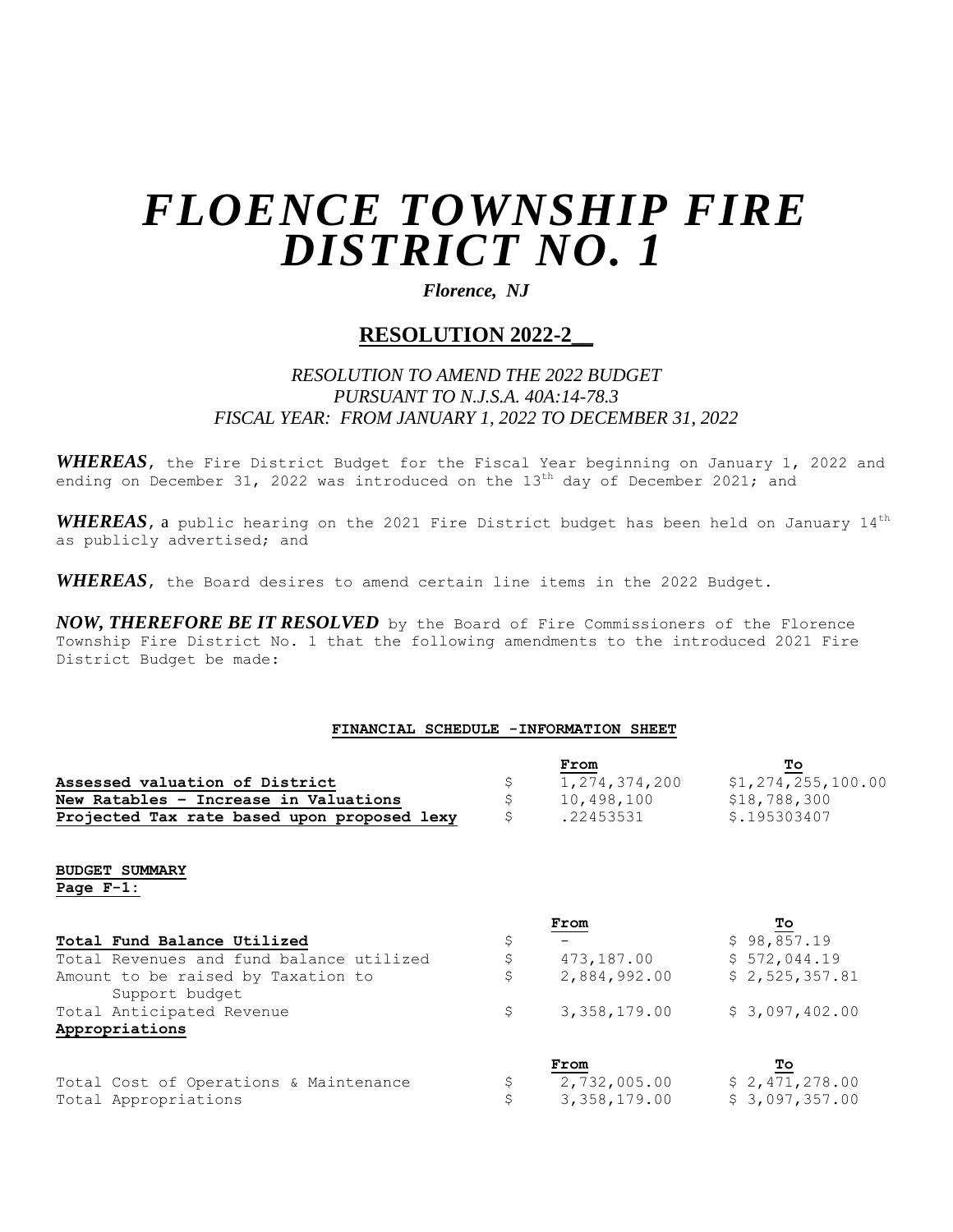| Page $F-2$ :                                      |          |            |              |  |  |
|---------------------------------------------------|----------|------------|--------------|--|--|
|                                                   |          | From       | Τо           |  |  |
| Fund Balance Utilized:<br>Unreserved Fund Balance | $S \t -$ |            | \$98,857.19  |  |  |
| Total Revenues and Fund Balance Utilized          | S.       | 473,187.00 | \$572,044.19 |  |  |

#### **BUDGETED APPROPRIATIONS**

| Page $F-3$ : |                                                                               | From               | Τо             |
|--------------|-------------------------------------------------------------------------------|--------------------|----------------|
|              | Cost of Operations & Maintenance - Personnel<br>Fringe Benefits               | \$<br>673,657.00   | \$572,880.00   |
|              | Total Operations and Maintenance -<br>Personnel                               | \$<br>2,254,055.00 | \$1,993,278.00 |
|              | Cost of Operations and Maintenance -Other<br>Total Operations and Maintenance | \$<br>2,732,055.00 | \$2,471,278.00 |
|              | TOTAL APPROPRIATIONS:                                                         | \$<br>3,358,179.00 | \$3,097,357.00 |

#### **BUDGET SALARY AND WAGES PAGE F-4**

|                                | Operations and Maintenance Positions<br>- Salary and Wages<br>- Group Health Insurance<br>- Other Fringe Benefits    | \$<br>\$<br>\$                        | 1,580,398<br>345,550.00<br>203,434.00          | \$1,420,398<br>\$233,550.00<br>\$187,434.00          |
|--------------------------------|----------------------------------------------------------------------------------------------------------------------|---------------------------------------|------------------------------------------------|------------------------------------------------------|
| By revenue                     | Total administration, operations & offset                                                                            |                                       |                                                |                                                      |
|                                | -Number of staff<br>- Salary and Wages<br>- Group Health Insurance<br>- Other Fringe Benefits                        | $\boldsymbol{\mathsf{S}}$<br>\$<br>\$ | 29<br>1,657,398.00<br>373,550.00<br>216,434.00 | 25<br>\$1,497,398.00<br>\$261,550.00<br>\$200,434.00 |
| Fund Balance:<br>Page $F-8$ :  |                                                                                                                      |                                       | From                                           | <u>To</u>                                            |
| Beginning Balance:             | Unrestricted Fund Balance<br>Less: Fund utilized in 2021 proposed Budget                                             | \$0<br>\$0                            |                                                | \$98,857.19                                          |
| Budget                         | Proposed balance after utilization in 2021                                                                           | $S -$                                 |                                                | \$725, 923.81                                        |
| $F-9$<br>Referendum line items |                                                                                                                      |                                       |                                                |                                                      |
| staff                          | Additional Staff for EMS<br>Additional full year of clerical staff<br>Additional cost associated with administrative |                                       | \$350,000.00<br>\$38,000.00<br>\$44,392.00     | \$ 0<br>\$ 0<br>\$0                                  |